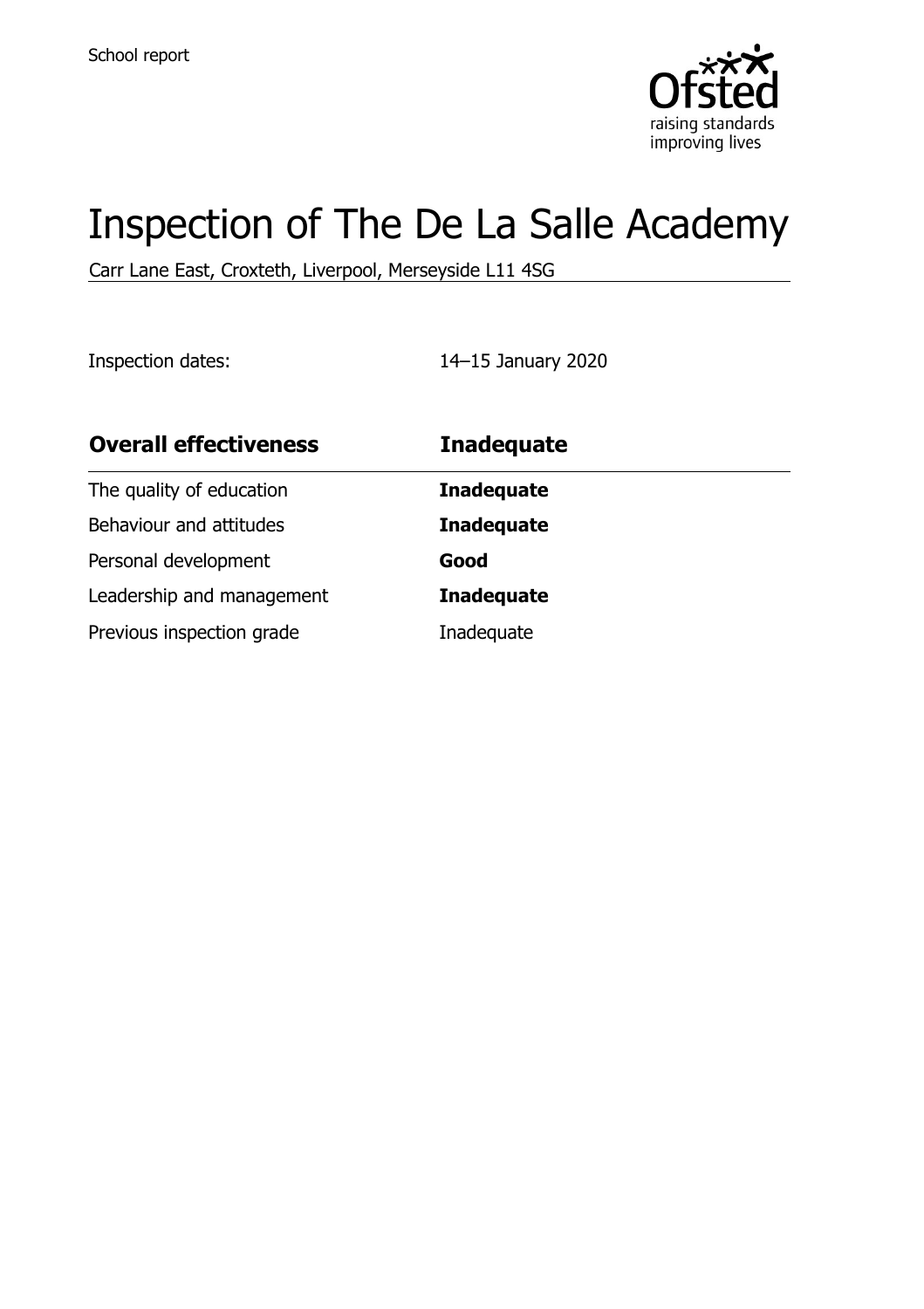

# **What is it like to attend this school?**

Pupils have been failed for far too long at The De La Salle Academy. Leaders and trustees have not done enough to improve the school.

Across the school, pupils' achievement is exceptionally low in too many subjects. Current pupils have extremely wide gaps in their knowledge and understanding. Leaders and teachers do not expect enough from pupils.

Pupils have very weak mathematical skills. In 2019, pupils' attainment in mathematics declined to an all-time low. Current pupils are not faring any better.

Owing to financial issues, too many pupils have experienced a very narrow curriculum. Although art, drama, geography and technology have now been reintroduced, many pupils missed out on learning these subjects from Year 7. Music is still not offered.

There is a deep-rooted culture of poor attendance, particularly for disadvantaged pupils and pupils with special educational needs and/or disabilities (SEND). This prevents these pupils from learning and achieving well.

Pupils' behaviour has improved over time. Leaders have successfully established a culture where pupils can now learn. Relationships between teachers and pupils are positive. However, some pupils do not behave well at social times.

Pupils told us that bullying is dealt with effectively and that they feel safe. Pupils appreciate the extensive range of extra-curricular opportunities on offer, including sports, chess and the cadets. They enjoy taking part in charity work and educational visits. Pupils' personal development is very strong.

#### **What does the school do well and what does it need to do better?**

Since the previous inspection, leaders and trustees have failed to address all of the areas for improvement left at the last inspection. They have not demonstrated the capacity to improve the school at the pace required. In particular, leaders have been unable to improve pupils' academic outcomes. Pupils' achievement across the school is exceptionally poor.

The achievement of disadvantaged pupils and pupils with SEND is unacceptable. In 2019, hardly any disadvantaged pupils achieved a standard pass in English, mathematics or science. Pupils with SEND achieved equally poorly. Teachers do not think carefully about how to plan and adapt the curriculum so that these pupils are set up for a bright future.

In September 2019, leaders introduced revised curriculum plans across all subjects. These are at the early stages of roll-out. The quality of the new curriculum varies considerably. Overall, there are many deficiencies in curriculum planning and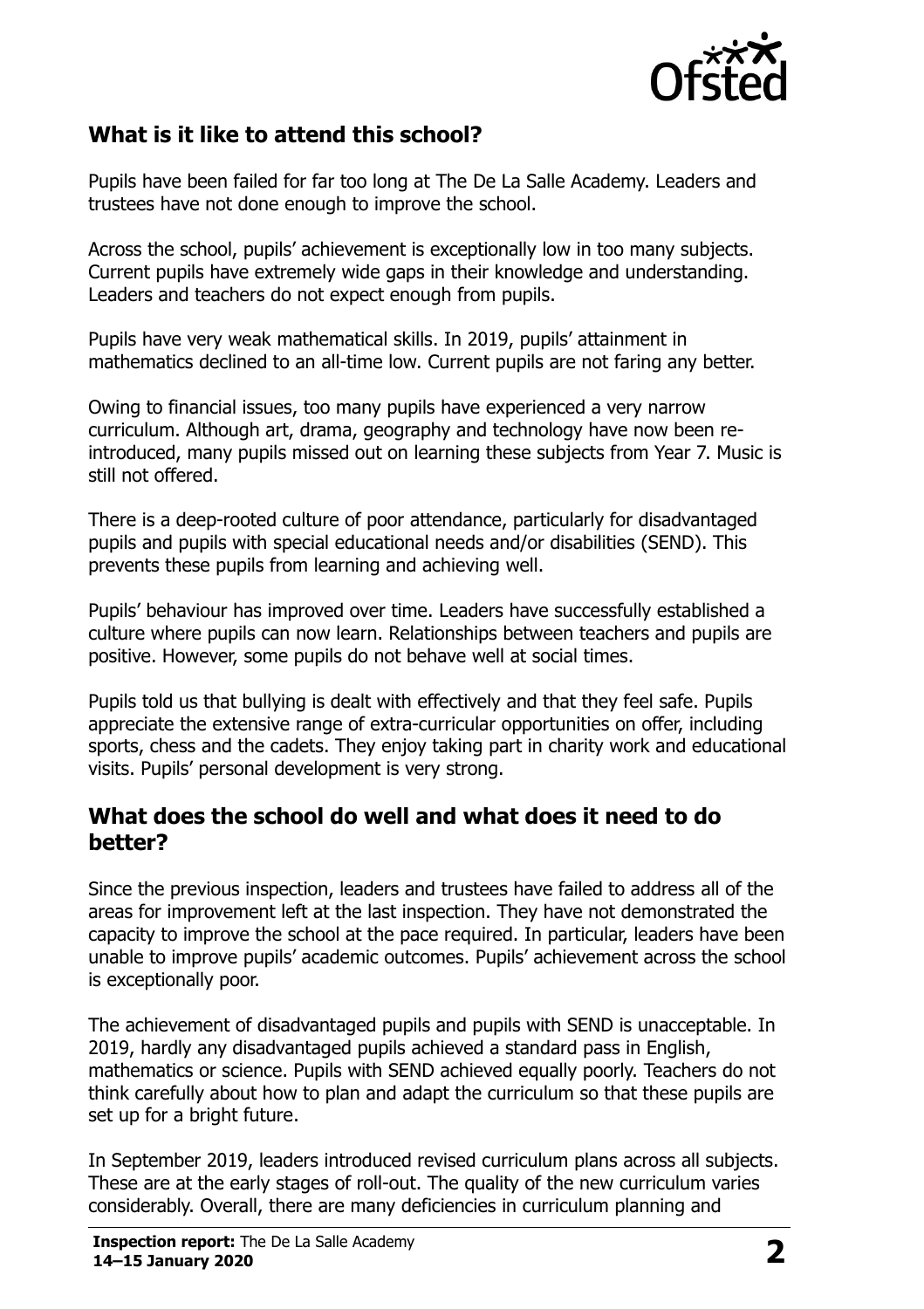

delivery. Too many staff do not think carefully about the knowledge that they want pupils to learn and remember. They do not plan learning in a way that will bridge the wide gaps in pupils' understanding. Current pupils' work highlights a lack of depth and substance to the curriculum. Too many pupils cannot recall key facts and important concepts.

The curriculum has lacked breadth, depth and ambition. Over time, leaders have not ensured that pupils study an ambitious curriculum. In 2019, no pupils were entered for the English Baccalaureate (EBacc). In the current Year 11, only 3% of pupils are following this suite of subjects. Leaders have taken far too long to implement the curriculum changes needed to ensure that pupils are well prepared for their future.

Conversely, the provision for pupils' personal development is very strong. It outshines the school's academic curriculum. Pupils are listened to and they have an active voice in the running of the school. Pastoral support is a key strength. Pupils benefit from a well-structured personal, social, health and economic education (PSHE) programme. Pupils take pride in being anti-bullying ambassadors. The programme of careers education is well developed.

Although leaders have made some marginal improvements to pupils' attendance, there remain endemic weaknesses in this area. Just over one third of pupils continue to be regularly absent from school. The attendance of pupils with SEND and disadvantaged pupils has been consistently low since the last inspection. This is wholly unacceptable.

Leaders have secured marked improvements to pupils' behaviour. Exclusions have decreased dramatically. Pupils and staff said that behaviour is much better now. Leaders only permanently exclude pupils as a last resort.

Some pupils are sent to alternative provision for a short period of time due to personal or behavioural issues. They follow a very narrow curriculum while out of school. Pupils do not receive the help that they need to catch up when they return to school. Instead, the range of subjects that they study is often reduced. This disadvantages them further.

Leaders have stabilised staffing and reduced the number of temporary teachers in the school. Pupils are delighted that they finally have a full complement of specialist teachers in mathematics. Over time, pupils have been let down significantly in mathematics due to weak curriculum leadership and frequent changes to staffing.

Leaders have provided training to develop subject leadership. However, this has not improved the delivery of the curriculum.

Leaders and trustees pay due attention to staff workload and well-being. Staff feel valued and supported by leaders.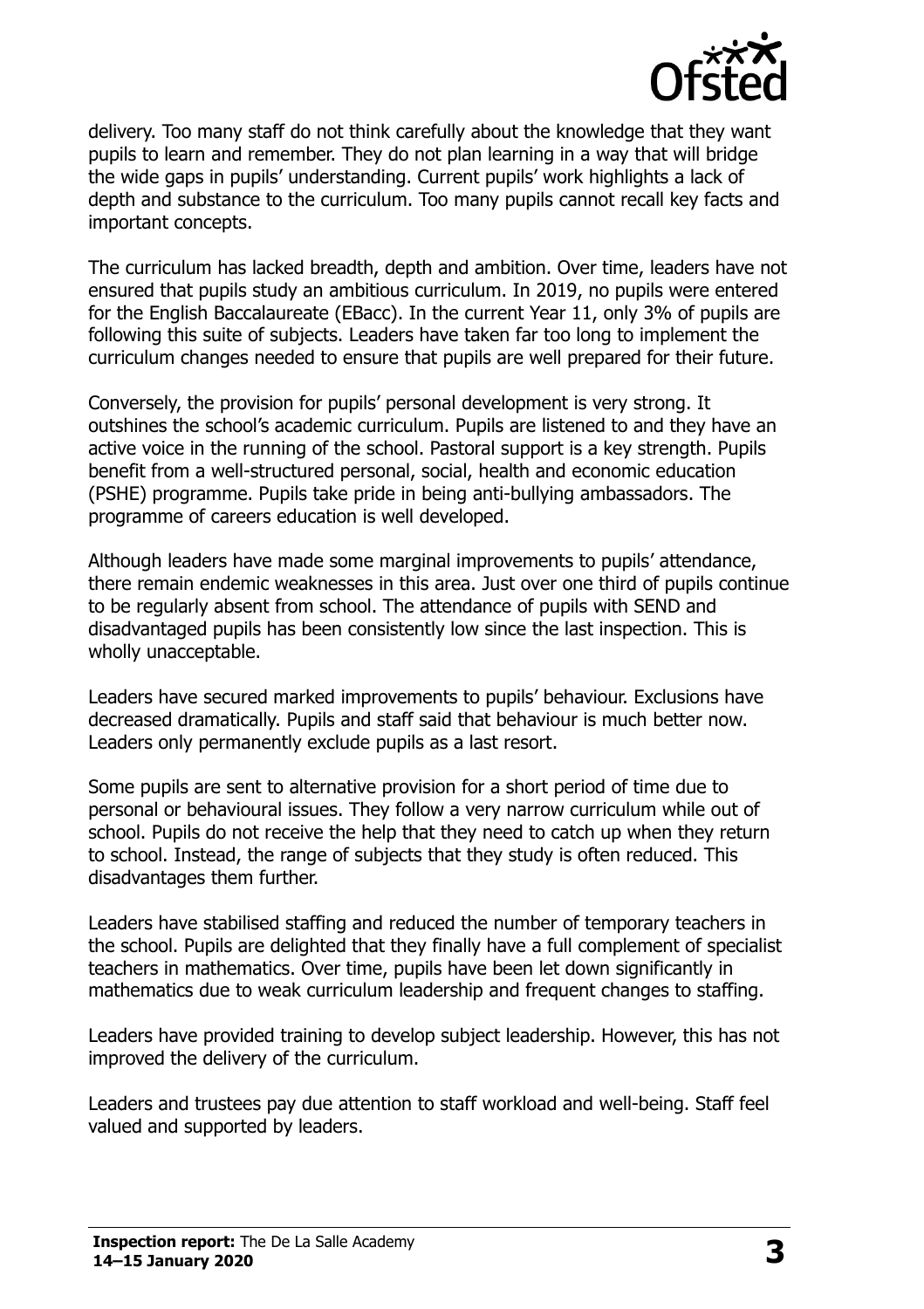

# **Safeguarding**

The arrangements for safeguarding are effective.

Leaders undertake the required checks to ensure that staff are suitable to work with pupils. Staff receive appropriate training to recognise potential signs of abuse. Staff also receive additional training on issues that are pertinent to the school, such as how to help young carers. The principal works closely with the police and shares information with staff when issues in the community arise.

Leaders work effectively with different agencies to protect pupils. There is a wide range of information relating to safety on the school's website. This helps parents and carers to support their children with issues such as emotional abuse and teenage depression. Pupils are taught how to keep themselves safe through special days that are dedicated to raising pupils' awareness of different risks. They cover many topics such as mental health and well-being and knife crime.

### **What does the school need to do to improve?**

# **(Information for the school and appropriate authority)**

- Pupils, including those who are disadvantaged, do not learn well. Pupils have underachieved considerably for far too long. As a result, the majority of pupils have not gained the qualifications that they need for the next stages of their education. Leaders and trustees must take rapid action to improve the quality of education so that outcomes for pupils, including disadvantaged pupils, improve quickly.
- The proportion of pupils attaining a standard pass in mathematics has declined to an unacceptable level. By the end of key stage 4, the majority of pupils are unable to apply mathematical skills sufficiently well for their age. Leaders must take rapid action to improve pupils' knowledge and skills in mathematics so that they are ready for the next stage of their education, employment or training.
- Although leaders have begun to make changes to the curriculum, it is currently not well planned, sequenced or implemented across a wide range of subjects. Leaders and teachers do not pay sufficient attention to the knowledge that they want pupils to know and remember. As a result, there are wide gaps in pupils' learning. Pupils fail to remember the important knowledge that they need in order to be successful. Leaders must ensure that the curriculum is consistently well planned, sequenced and implemented so that pupils can learn effectively.
- The provision for pupils with SEND is ineffective. These pupils do not benefit from a good-quality education. Consequently, pupils with SEND do not have their needs adequately met across many subjects. Their achievement is poor. Leaders must ensure that the curriculum is well planned for pupils with SEND so that they can catch up with their peers and achieve well.
- When pupils are sent to alternative provision for short periods of time, many follow a very narrow curriculum. These pupils do not receive adequate help and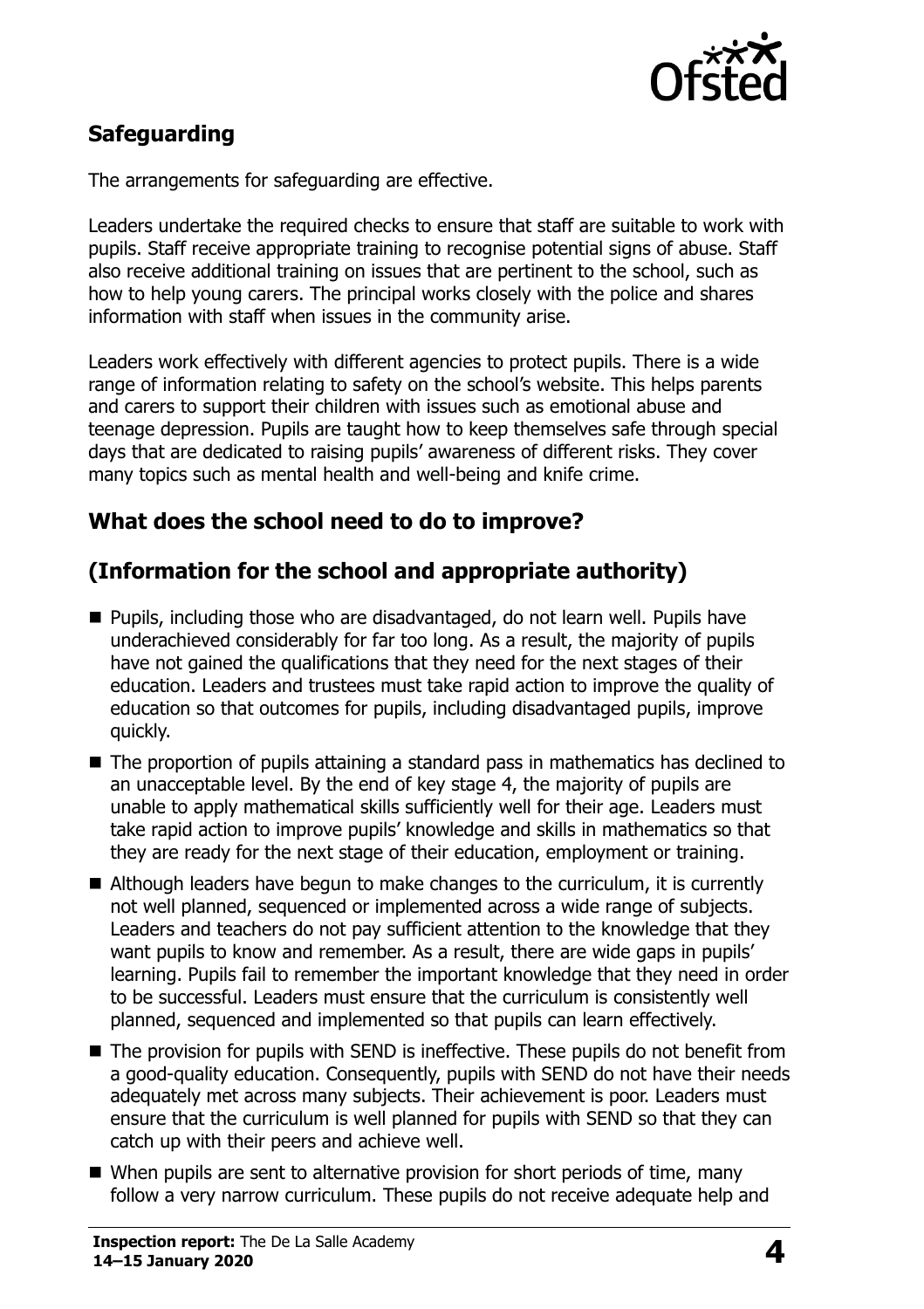

support to keep up with the curriculum that other pupils are following back in school. When these pupils return to school, they have missed large chunks of work and do not catch up. As a result, leaders reduce the number of subjects that these pupils study. This does not promote equality of opportunity. Leaders must ensure that pupils who attend alternative provision are supported to follow the full curriculum and catch up when they return to school.

- **Pupils, especially disadvantaged pupils and pupils with SEND, do not attend** school regularly enough. While leaders have tried to improve pupils' attendance, it is still not good enough. The proportion of pupils who are regularly absent from school remains far too high. Leaders must rapidly improve pupils' attendance.
- Since the previous inspection, the school has suffered from significant financial difficulties that have restricted the subjects on offer to pupils. The curriculum has not been broad and balanced. While art, technology and geography have been reintroduced, there are currently no formal music lessons. Also, pupils currently in Year 11 do not follow an appropriately academic curriculum. Leaders must ensure that pupils access an ambitious curriculum that prepares them well for the next stages of their education, employment or training.
- Leaders and trustees of the school have not demonstrated the capacity to improve the school at the pace required. The changes that they have made have been implemented too slowly. Leaders at all levels have failed to address many of the areas for improvement left at the last inspection. As a result, pupils have experienced a poor-quality education for far too long. They have underachieved significantly. Leaders and trustees must take rapid action to ensure that pupils receive a good-quality education and that key weaknesses are addressed.

#### **How can I feed back my views?**

You can use [Ofsted Parent View](http://parentview.ofsted.gov.uk/) to give Ofsted your opinion on your child's school, or to find out what other parents and carers think. We use Ofsted Parent View information when deciding which schools to inspect, when to inspect them and as part of their inspection.

The Department for Education has further quidance on how to complain about a school.

If you are the school and you are not happy with the inspection or the report, you can [complain to Ofsted.](http://www.gov.uk/complain-ofsted-report)

#### **Further information**

You can search for [published performance information](http://www.compare-school-performance.service.gov.uk/) about the school.

In the report, '[disadvantaged pupils](http://www.gov.uk/guidance/pupil-premium-information-for-schools-and-alternative-provision-settings)' refers to those pupils who attract government pupil premium funding: pupils claiming free school meals at any point in the last six years and pupils in care or who left care through adoption or another formal route.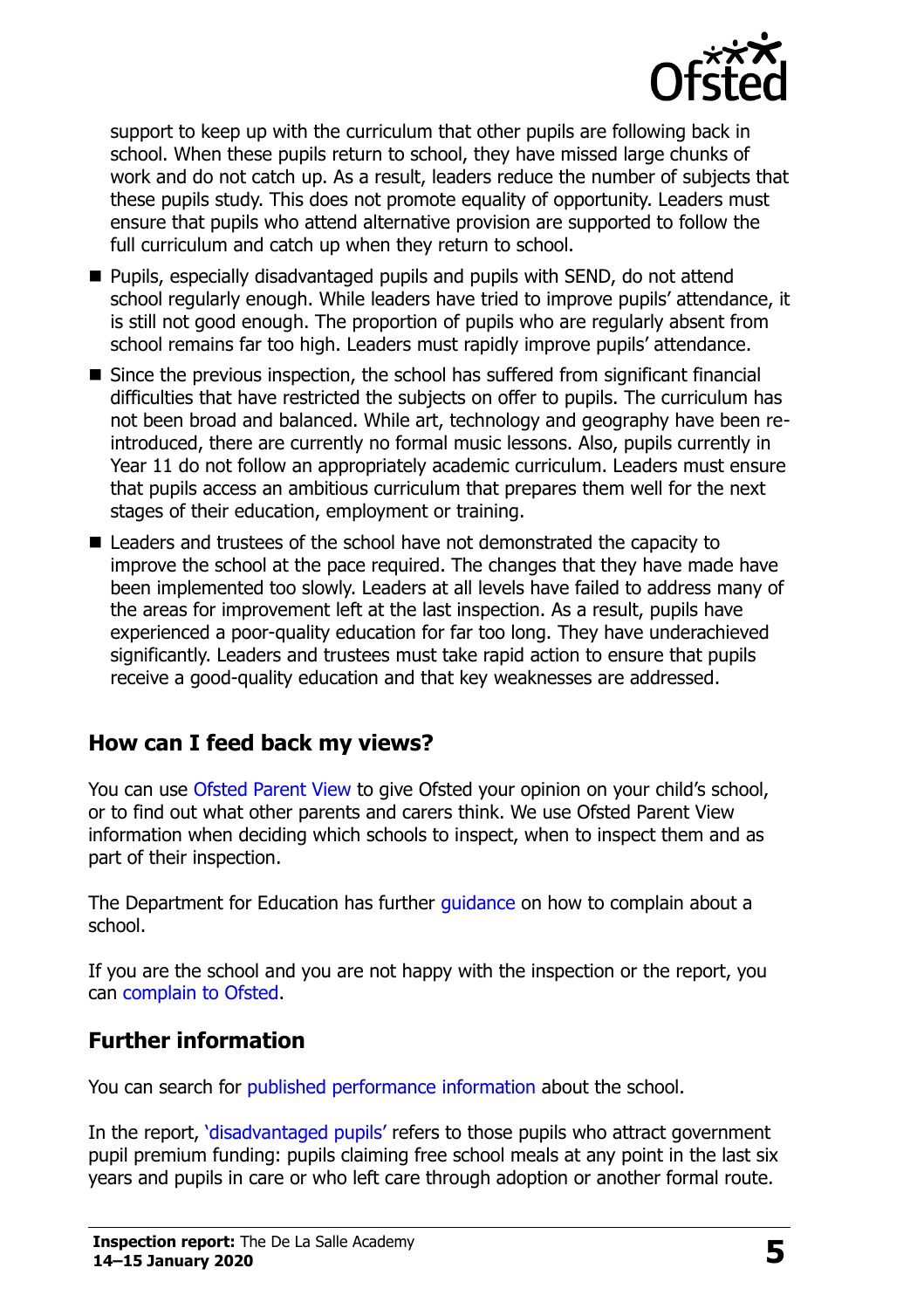

# **School details**

| Unique reference number             | 136409                   |
|-------------------------------------|--------------------------|
| <b>Local authority</b>              | Liverpool                |
| <b>Inspection number</b>            | 10121997                 |
| <b>Type of school</b>               | Secondary comprehensive  |
| <b>School category</b>              | Academy sponsor-led      |
| <b>Age range of pupils</b>          | 11 to 16                 |
| <b>Gender of pupils</b>             | <b>Boys</b>              |
| Number of pupils on the school roll | 373                      |
| <b>Appropriate authority</b>        | <b>Board of trustees</b> |
| <b>Chair of trust</b>               | Jane Owens               |
| <b>Principal</b>                    | David Hayes              |
| Website                             | www.de-la-salle.co.uk/   |
| Date of previous inspection         | 4-5 October 2017         |

# **Information about this school**

- The school was last inspected under section 48 of the Education Act on 1 May 2018.
- The school has been managing a significant financial deficit since the last inspection. The school received a financial notice to improve which has now been lifted.
- The number of pupils on the school's roll is increasing.
- A small number of pupils attend alternative provision at: STAR-SLA, Harmonize Academy AP Free School, JMH Training, Alder Centre for Education and SGI Sports Education.

# **Information about this inspection**

We carried out this inspection under section 5 of the Education Act 2005.

In accordance with section 44(1) of the Education Act 2005, Her Majesty's Chief Inspector is of the opinion that this school requires special measures because it is failing to give its pupils an acceptable standard of education and the persons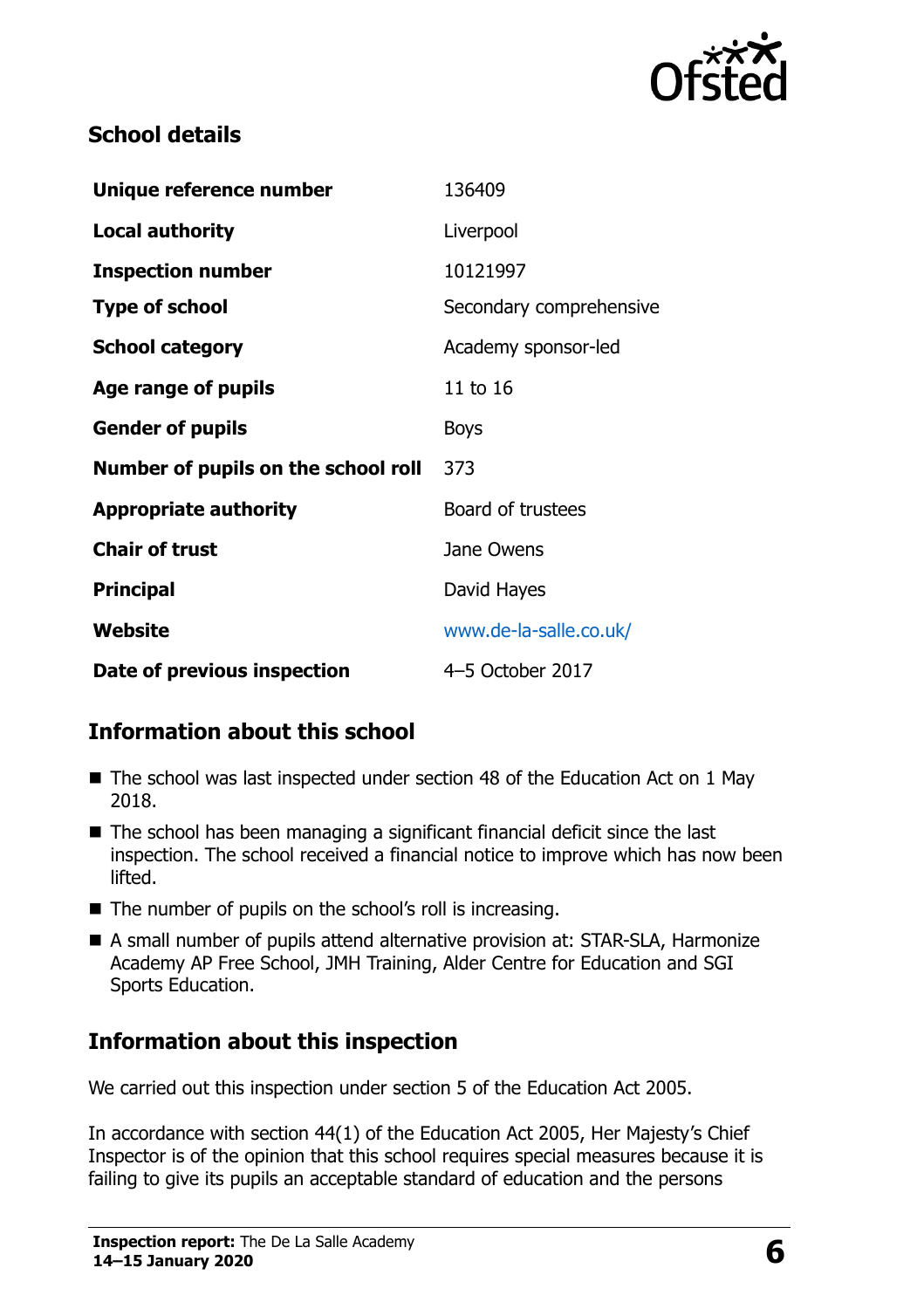

responsible for leading, managing or governing the school are not demonstrating the capacity to secure the necessary improvement in the school.

It is strongly recommended that the school does not appoint newly qualified teachers.

- We held meetings with the principal, head of school, and senior and middle leaders.
- We met with the governing body who are the trustees of the school, the school improvement partner and a representative of the Archdiocese of Liverpool. A phone call was made to a member of the academy trust board. We also contacted an alternative provider used by the school.
- We held meetings with the special educational needs coordinator, the raising achievement lead, those responsible for safeguarding, those responsible for attendance and behaviour, and those with oversight of pupils' personal development.
- We checked on safequarding documentation, including the school's appointment checks on staff. We reviewed a selection of minutes of recent governing body meetings, the school's self-evaluation and its improvement plan.
- We spoke to groups of pupils in both key stages, both formally and informally, to gather their views on the school.
- We considered the views of the 122 pupils and the 13 staff who responded to Ofsted's online surveys. We also considered the views expressed by parents in the seven responses to Ofsted's online survey, Parent View, including the comments received via the free-text facility.
- $\blacksquare$  In considering the quality of education, we looked in depth at English, mathematics, history and science. We met with those responsible for each curriculum area, visited a wide range of lessons, met with teachers and pupils from the lessons visited and reviewed pupils' work. We also considered the curriculum provision in a range of other subjects including art, computing, drama, physical education and sociology.

#### **Inspection team**

| Jonathan Smart, lead inspector | Her Majesty's Inspector |
|--------------------------------|-------------------------|
| Alyson Middlemass              | Her Majesty's Inspector |
| Denah Jones                    | Ofsted Inspector        |